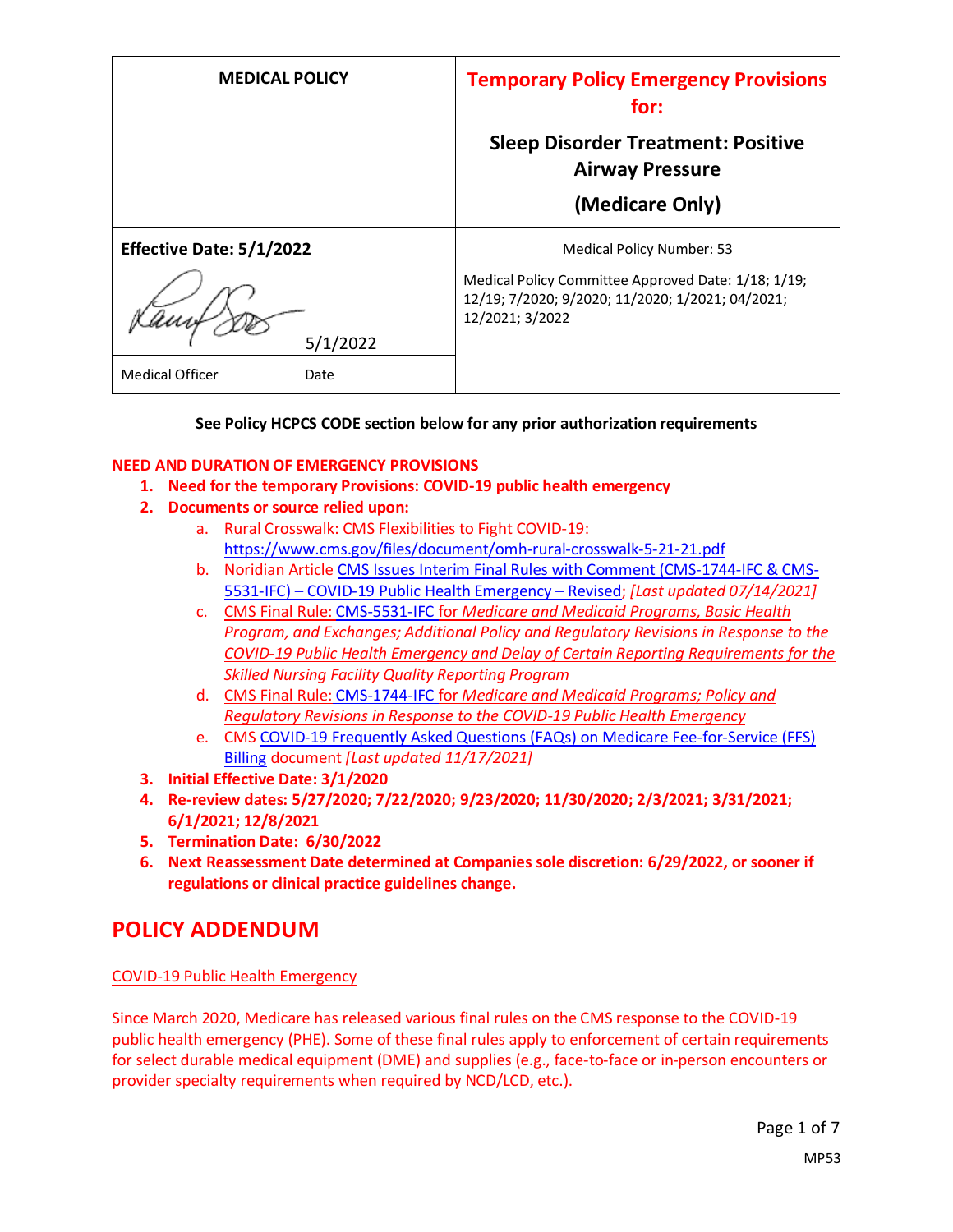# **MEDICAL POLICY Sleep Disorder Treatment: Positive Airway Pressure**

### **(Medicare Only)**

*"For the duration of this PHE for the COVID-19 PHE, it is in the best interest of patients, health care professionals and suppliers to limit face-to-face encounters and avoid exposure of vulnerable Medicare beneficiaries to COVID-19. Therefore, on an interim basis, we are finalizing that to the extent an NCD or LCD (including policy articles) would otherwise require a face-toface or in-person encounter for evaluations, assessments, certifications or other implied face-toface services, those requirements would not apply during the COVID-19 PHE."* 1

Thus, telehealth (telemedicine) visits would satisfy any face-to-face or in-person requirements when noted in an NCD, LCD, or LCA.

*"Effective for claims with dates of service on or after March 1, 2020 and for the duration of this COVID-19 PHE, clinical indications for coverage found in respiratory, infusion pump, and therapeutic continuous glucose monitor NCDs or LCDs will not be enforced. These NCDs and LCDs include:*

- *Home Oxygen (NCD 240.2)*
- *Infusion Pumps (NCD 280.14)*
- *Continuous Positive Airway Pressure for Obstructive Sleep Apnea (NCD 240.4)*
- *Intrapulmonary Percussive Ventilator (NCD 240.5)*
- *Durable Medical Equipment Reference List (NCD 280.1) Only clinical indications for ventilators are not enforced*
- *Oxygen and Oxygen Equipment (L33797)*
- *Positive Airway Pressure Devices for the Treatment of Obstructive Sleep Apnea (L33718)*
- *Oral Appliances for the Treatment of Obstructive Sleep Apnea (L33611)*
- *Respiratory Assist Devices (L33800)*
- *Mechanical In-exsufflation Devices (L33795)*
- *High Frequency Chest Wall Oscillation (L33785)*
- *Nebulizers (L33370)*
- *Suction Pumps (L33612) – Only clinical indications for respiratory suction pumps (E0600) are not enforced*
- *Glucose Monitors (L33822) – Only clinical indications for Therapeutic Continuous Glucose Monitors (CGM) are not enforced*
- *External Infusion Pumps (L33794)"* 1

Treating practitioners and suppliers must still:

- Provide a standard written order (SWO) for all items.
- Ensure that the items or services are reasonable and necessary;
- Continue documenting the medical necessity for all services and the medical record must be sufficient to support payment for the services billed (i.e., the services were actually provided, were provided at the level billed, and were medically necessary);
- Make documentation available, upon request. $1$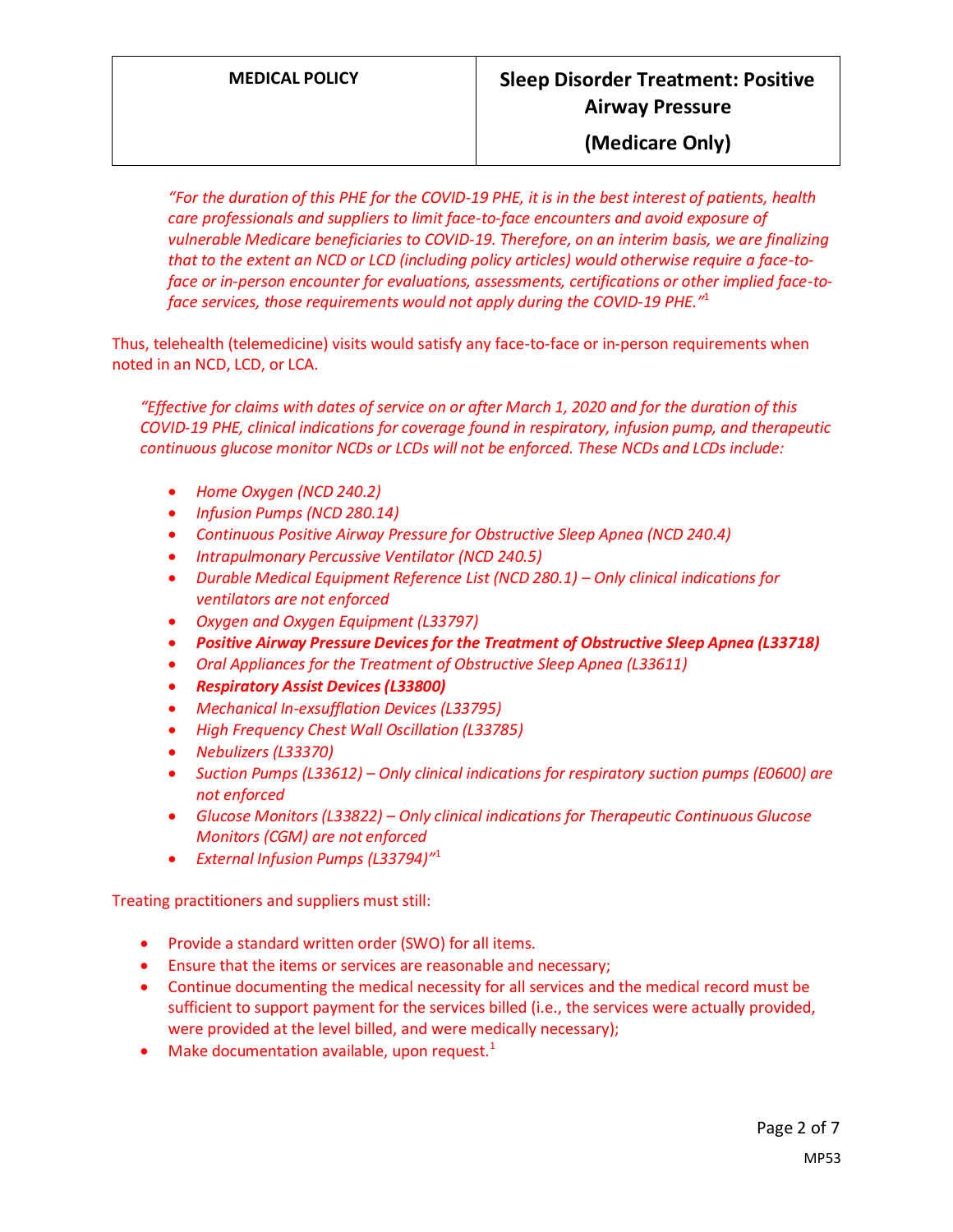While prior authorization and review will not be required for the items addressed by this medical policy, the [CMS-5531-IFC](https://www.cms.gov/files/document/covid-medicare-and-medicaid-ifc2.pdf) clarifies that the lack of enforcement of certain elements of NCDs and LCDs does **not** mean medical necessity requirements for items and services are waived during this PHE. This final rule serves to *"remind physicians, practitioners and suppliers that most items and services must be reasonable and necessary for the diagnosis or treatment of an illness or injury or to improve the functioning of a malformed body member to be paid under Part A or Part B of Title XVIII. Physicians, practitioners, and suppliers are required to continue documenting the medical necessity for all services. Accordingly, the medical record must be sufficient to support payment for the services billed..."*

# **SCOPE:**

Providence Health Plan, Providence Health Assurance, Providence Plan Partners, and Ayin Health Solutions as applicable (referred to individually as "Company" and collectively as "Companies").

# **APPLIES TO:**

Medicare only

# **MEDICARE POLICY CRITERIA**

The following Centers for Medicare & Medicaid Service (CMS) guidelines should be utilized for medical necessity coverage determinations. Click the link provided in the table below to access applicable medical necessity criteria. All listed guidelines apply.

| <b>Service</b>                                                                                                                                | <b>Medicare Guidelines</b>                                                                                                                                                                                                                                                 |
|-----------------------------------------------------------------------------------------------------------------------------------------------|----------------------------------------------------------------------------------------------------------------------------------------------------------------------------------------------------------------------------------------------------------------------------|
|                                                                                                                                               | General medical necessity criteria for continuous positive airway pressure<br>(CPAP) therapy when used for OSA:                                                                                                                                                            |
| <b>Continuous Positive</b><br>Airway Pressure (CPAP)<br>Therapy for Obstructive<br>Sleep Apnea (OSA) -<br><b>General Coverage</b><br>Guidance | National Coverage Determination (NCD): Continuous Positive Airway<br>Pressure (CPAP) Therapy for Obstructive Sleep Apnea (240.4)<br>Note: The NCD provides more detailed criteria on the sleep testing<br>requirements for the OSA diagnosis (see criterion B.3. and B.4.) |
|                                                                                                                                               | The LCD below supplements this NCD, providing the same coverage criteria,<br>as well as providing further clarifying details.                                                                                                                                              |
| All PAP Devices for OSA -                                                                                                                     | Supplemental information, including clarifications regarding criteria (single                                                                                                                                                                                              |
|                                                                                                                                               | Supplemental Information level CPAPs and bi-level [BiPAP] machines), coding, and documentation                                                                                                                                                                             |
| - Initial Provision and                                                                                                                       | requirements and accessories when used to treat OSA:                                                                                                                                                                                                                       |
| Replacement                                                                                                                                   |                                                                                                                                                                                                                                                                            |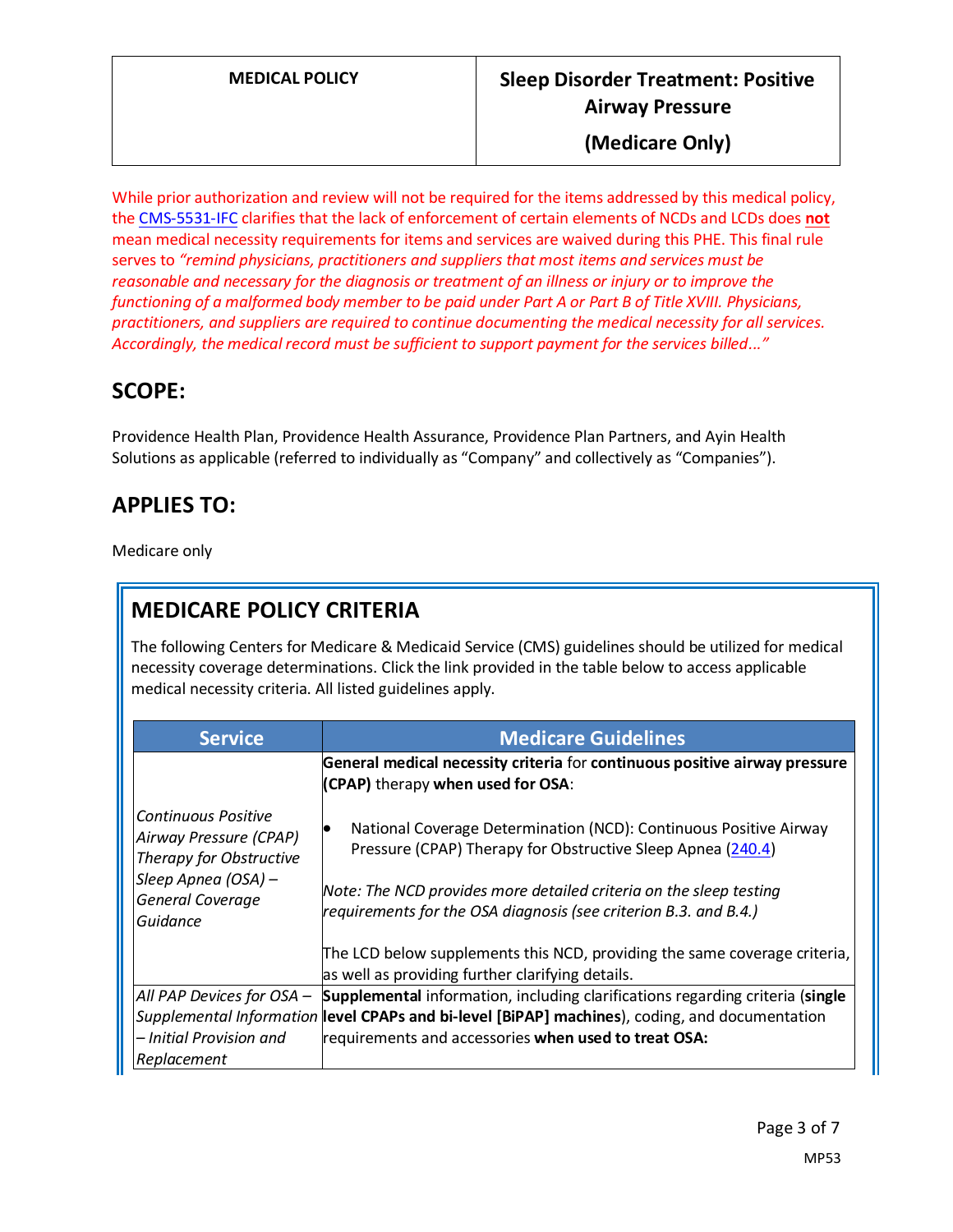|                              | Local Coverage Determination (LCD): Positive Airway Pressure (PAP)<br>$\bullet$<br>Devices for the Treatment of Obstructive Sleep Apnea (L33718) |
|------------------------------|--------------------------------------------------------------------------------------------------------------------------------------------------|
|                              | See "Policy Guidelines" below for additional information regarding<br>equipment replacement.                                                     |
| Positive Airway Pressure     | General medical necessity criteria for respiratory assist devices (RAD) used                                                                     |
| for non-OSA Breathing        | for non-OSA disorders:                                                                                                                           |
| Disorders (e.g., restrictive |                                                                                                                                                  |
| thoracic disorders, severe   | LCD: Respiratory Assist Devices (L33800)<br>'e                                                                                                   |
| chronic obstructive          |                                                                                                                                                  |
| pulmonary disease            | See "Policy Guidelines" below for additional information regarding                                                                               |
| [COPD], central sleep        | equipment replacement.                                                                                                                           |
| apnea) - Initial Provision   |                                                                                                                                                  |
| and Replacement              |                                                                                                                                                  |
| <b>Replacement of PAP</b>    | Local Coverage Article (LCA): Positive Airway Pressure (PAP) Devices for                                                                         |
| <b>Accessories</b>           | the Treatment of Obstructive Sleep Apnea (A52467)                                                                                                |
|                              | LCA: Respiratory Assist Devices - Policy Article (A52517)<br>$\bullet$                                                                           |

# **POLICY GUIDELINES**

### Replacement of Positive Airway (PAP) Devices and Respiratory Assist Devices (RAD)

The reasonable useful lifetime (RUL) for PAP and RAD equipment is 5 years. Replacement of this equipment *prior to* the 5-year RUL is eligible for coverage only in select situations (e.g., lost, stolen, irreparably damaged). Replacement when the 5-year RUL **ends** may be eligible for coverage when it is determined that the member continues to use and benefit from the device.

Accessories are not subject to the 5-year RUL and replacement of these items may be warranted sooner.

Replacement of items that are not irreparably worn or damaged and which continue to provide necessary therapeutic benefit for the member would not be considered medically reasonable or necessary because the replacement serves essentially the same purpose as equipment already available to the beneficiary, even if the minimum 5-year reasonable useful lifetime (RUL) for an item is met.<sup>1,2</sup> Therefore, an individual simply having a particular piece of PAP or RAD equipment for 5-years does not automatically warrant or justify replacement. It must be determined that the existing equipment does not sufficiently meet the therapeutic needs for the member.

Replacement of PAP or RAD equipment *prior to* the 5-year RUL period being reached:

If due to **irreparable** *wear*: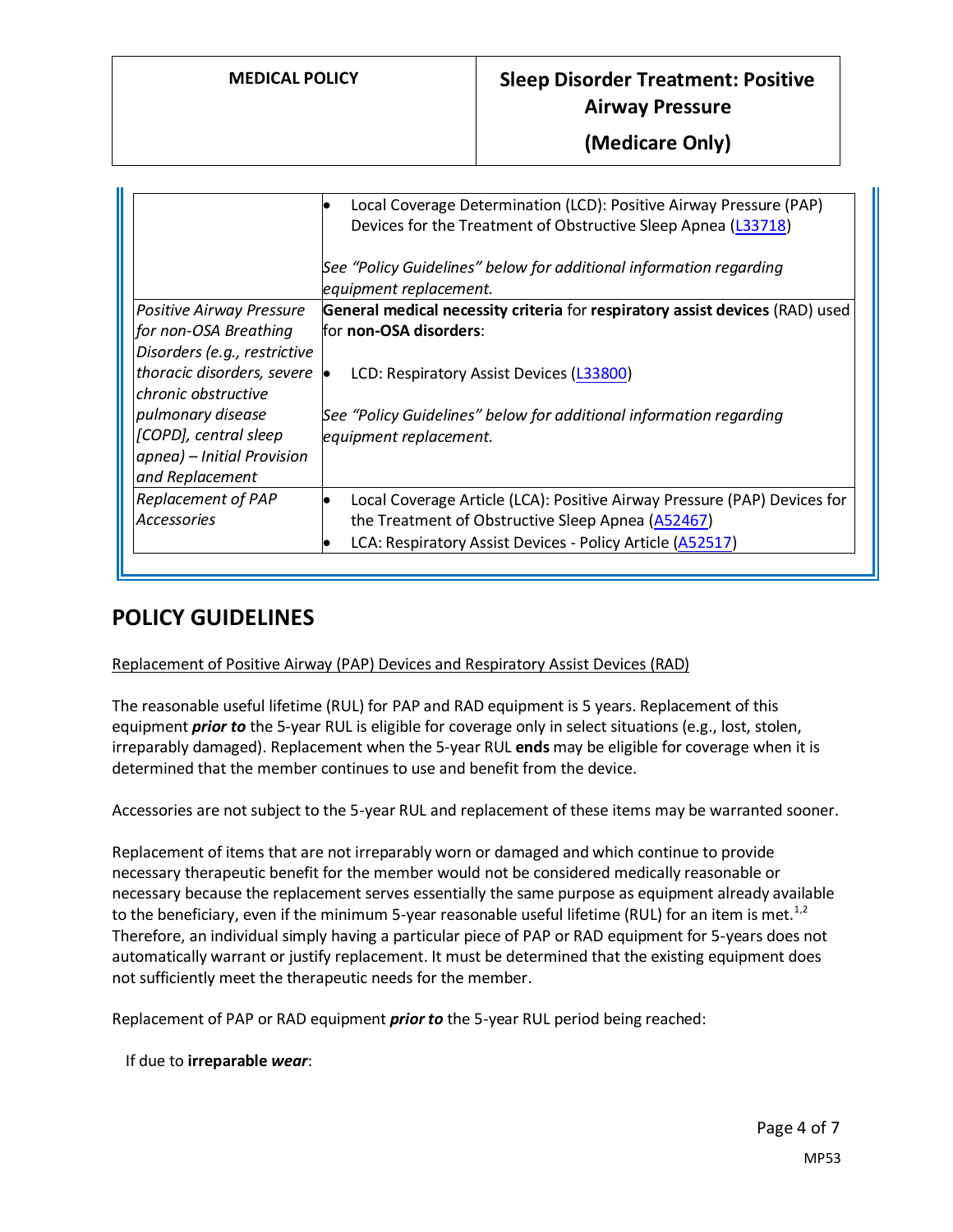- Medicare expects *rented* equipment to remain in good working order for the entire RUL of the equipment. Therefore, if the equipment does not last for the entire 5-year RUL, the supplier must replace the equipment at no charge.
- For *member-owned* equipment, coverage for replacement equipment is not allowed prior to the 5-year RUL for irreparable *wear* per Medicare statute.

If due to **change in patient medical condition**:

- Replacement of rented or member-owned equipment may be warranted if:
- 1. The current item(s) can no longer meet the patient's therapeutic medical needs; **and**
- 2. It is the least costly option to replace the equipment in order to meet the patient's medical needs (rather than repair or reconfigure with available options).

Replacement of PAP or RAD equipment *after* the 5-year RUL period is reached due to irreparable *wear OR replacement at any time* due to *theft, loss*, or irreparable *damage*:

- If the 5-year RUL of the equipment is reached, replacement must still be medically reasonable and necessary:
	- o The member must be regularly using the equipment as prescribed; and,
	- $\circ$  The equipment continues to provide the needed therapeutic benefit.
		- For irreparably *worn* devices, documentation must support the current device no longer meets the therapeutic medical needs of the member and cannot be repaired to a state where it can provide the needed therapeutic benefit (e.g., it is not cost effective to repair the current device).
		- For lost, stolen, or irreparably *damaged* devices, documentation of the specific incident of irreparable damage or a written explanation regarding the loss (e.g., details around circumstances of the loss, a police report for stolen items, etc.).

To safeguard member financial liabilities, it is recommended the member be advised of and understands that provision of a replacement item may will result in new member financial liability (e.g., new rental period starts over or the re-purchase of an item).

Accessories or replacement components of PAP or RAD equipment are not subject to the 5-year RUL and may be replaced prior to the end of the RUL period.

### **BILLING GUIDELINES**

#### General

See associated local coverage article (LCA) for related coding and billing guidance: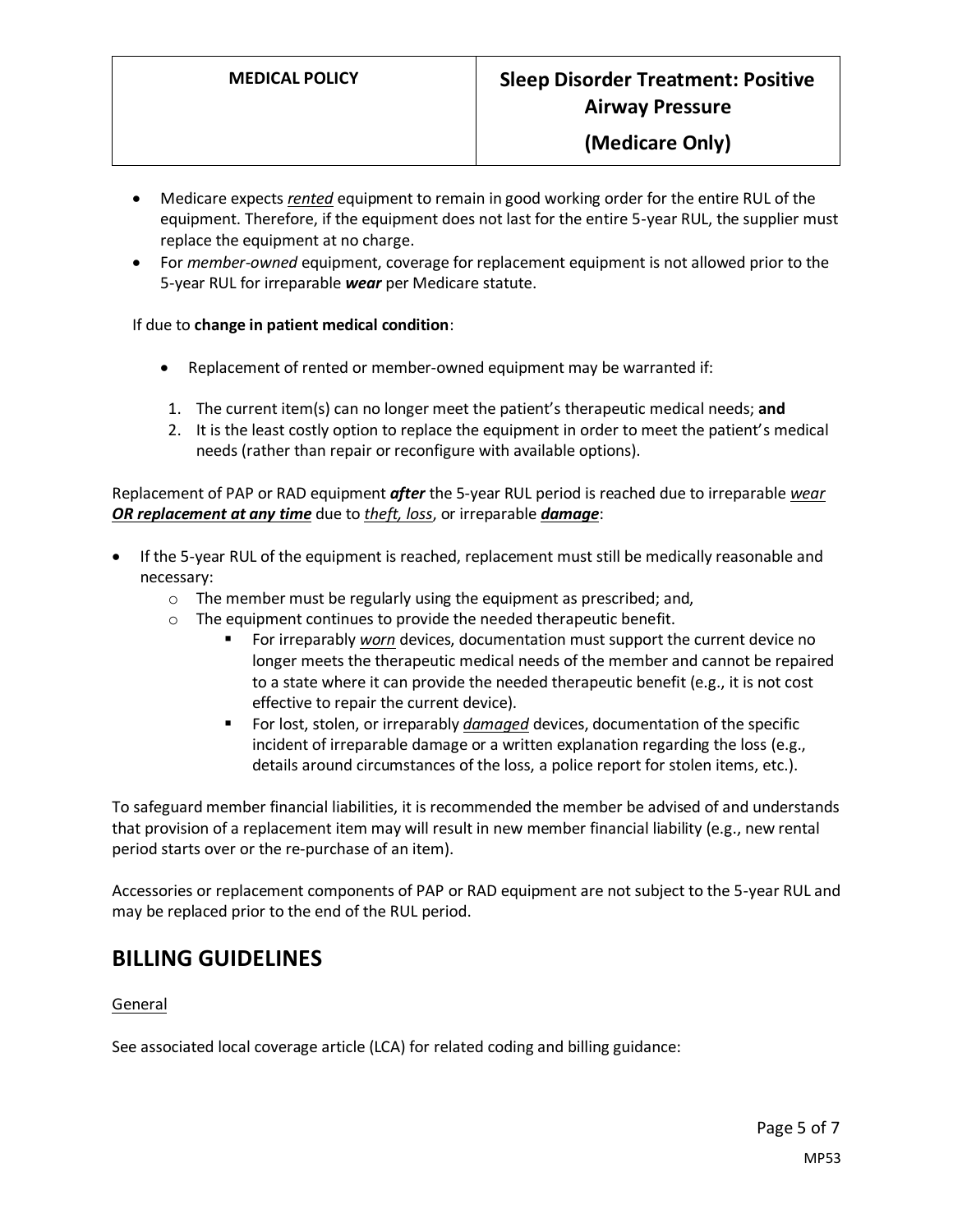- LCA: Positive Airway Pressure (PAP) Devices for the Treatment of Obstructive Sleep Apnea [\(A52467\)](https://www.cms.gov/medicare-coverage-database/details/article-details.aspx?articleId=52467)
- LCA: Respiratory Assist Devices Policy Article [\(A52517\)](https://www.cms.gov/medicare-coverage-database/details/article-details.aspx?articleId=52517)

#### Multi-Function Home Ventilation Systems

If a member is on a multi-function home ventilation system (HCPCS E0467), no separate reimbursement is made for RAD or PAP devices. *(LCA A52467)*

# **HCPCS CODES**

| <b>Medicare Only</b>            |                                                                                                                                                                                                                                      |  |
|---------------------------------|--------------------------------------------------------------------------------------------------------------------------------------------------------------------------------------------------------------------------------------|--|
| No Prior Authorization Required |                                                                                                                                                                                                                                      |  |
| E0470                           | Respiratory assist device, bi-level pressure capability, without backup rate feature, used<br>with noninvasive interface, e.g., nasal or facial mask (intermittent assist device with<br>continuous positive airway pressure device) |  |
| E0471                           | Respiratory assist device, bi-level pressure capability, with back-up rate feature, used with<br>noninvasive interface, e.g., nasal or facial mask (intermittent assist device with continuous<br>positive airway pressure device)   |  |
| E0472                           | Respiratory assist device, bi-level pressure capability, with backup rate feature, used with<br>invasive interface, e.g., tracheostomy tube (intermittent assist device with continuous<br>positive airway pressure device)          |  |
| E0601                           | Continuous positive airway pressure (cpap) device                                                                                                                                                                                    |  |

# **INSTRUCTIONS FOR USE**

Company Medical Policies serve as guidance for the administration of plan benefits. Medical policies do not constitute medical advice nor a guarantee of coverage. Company Medical Policies are reviewed annually and are based upon published, peer-reviewed scientific evidence and evidence-based clinical practice guidelines that are available as of the last policy update. The Companies reserve the right to determine the application of Medical Policies and make revisions to Medical Policies at any time. Providers will be given at least 60-days' notice of policy changes that are restrictive in nature.

The scope and availability of all plan benefits are determined in accordance with the applicable coverage agreement. Any conflict or variance between the terms of the coverage agreement and PHA Medical Policy will be resolved in favor of the coverage agreement.